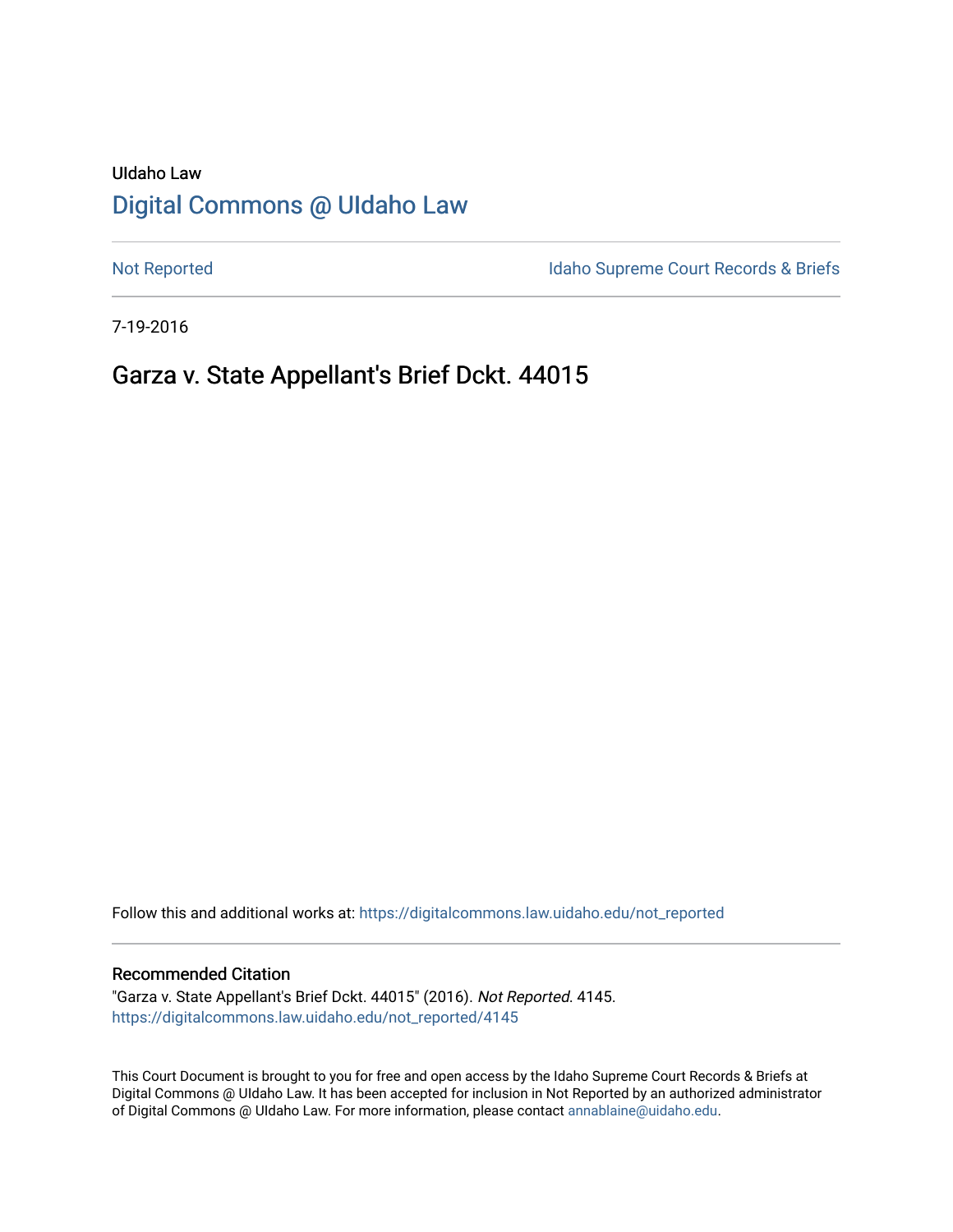#### **IN THE SUPREME COURT OF THE STATE OF IDAHO**

GILBERTO GARZA JR.,

 **Petitioner-Appellant, )** 

 **)** 

 **)** 

**\_\_\_\_\_\_\_\_\_\_\_\_\_\_\_\_\_\_\_\_\_\_\_\_\_\_\_\_\_\_)** 

 **Respondent. )** 

 **) NOS. 44015 & 44016**

**) ADA COUNTY NOS. CV 2015-10589 & v. ) CV 2015-10597** 

**STATE OF IDAHO, ) APPELLANT'S BRIEF** 

### **BRIEF OF APPELLANT**  \_\_\_\_\_\_\_\_\_\_\_\_\_\_\_\_\_\_\_\_\_\_\_\_

## **APPEAL FROM THE DISTRICT COURT OF THE FOURTH JUDICIAL DISTRICT OF THE STATE OF IDAHO, IN AND FOR THE COUNTY OF ADA**

\_\_\_\_\_\_\_\_\_\_\_\_\_\_\_\_\_\_\_\_\_\_\_\_

**HONORABLE JASON D. SCOTT District Judge** 

**ERIC D. FREDERICKSEN KENNETH K. JORGENSEN Interim State Appellate Public Defender Deputy Attorney General**  State of Idaho<br> **I.S.B.** #6555<br> **State 3555**<br> **P.O. Box 83720** 

**MAYA P. WALDRON (208) 334-4534 Deputy State Appellate Public Defender I.S.B. #9582 P.O. Box 2816 Boise, ID 83701 (208) 334-2712** 

**ATTORNEYS FOR ATTORNEY FOR**  PETITIONER-APPELLANT RESPONDENT

**P.O. Box 83720 Boise, Idaho 83720-0010**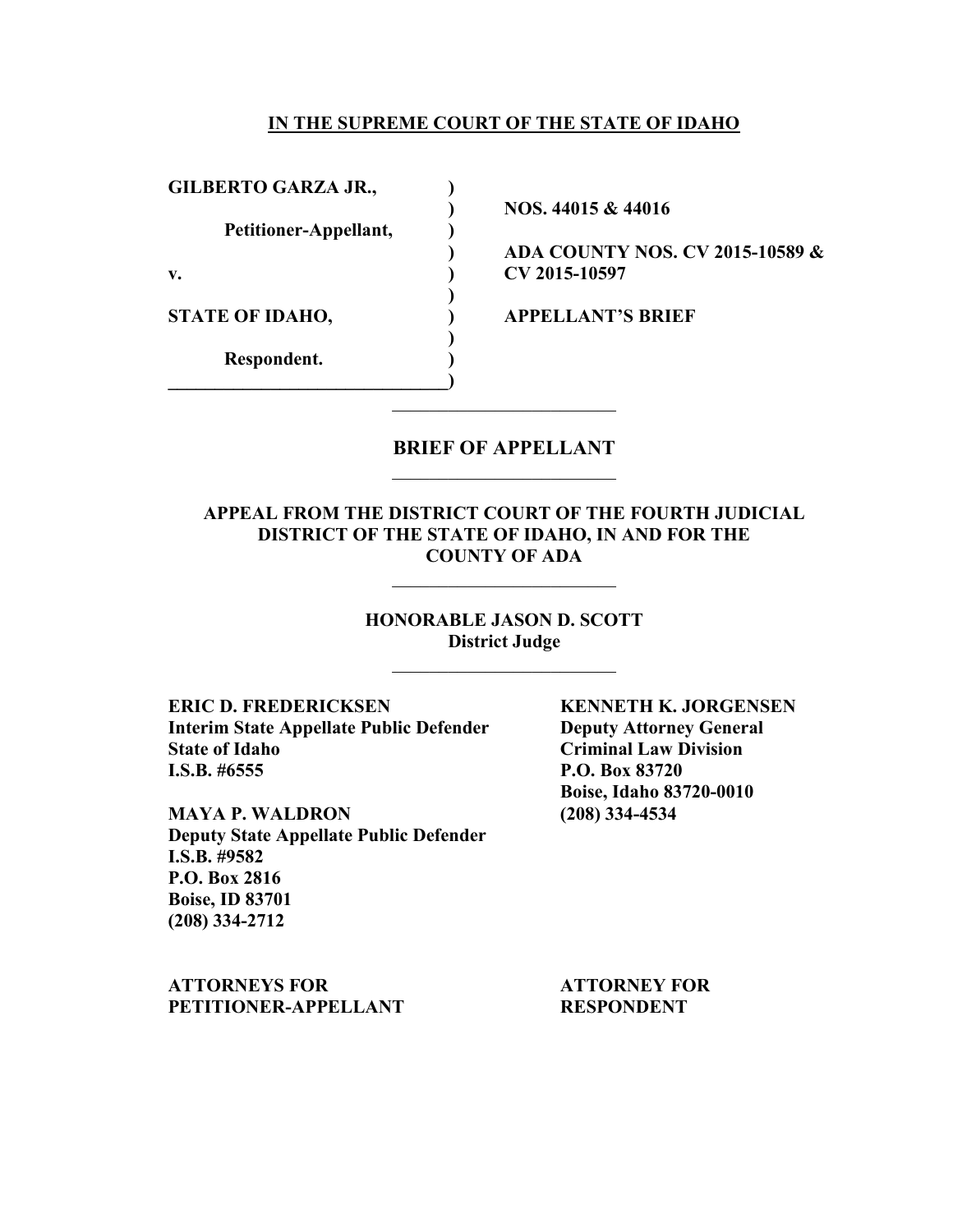# **TABLE OF CONTENTS**

| Statement of the Facts and                                                                                                                                                               |
|------------------------------------------------------------------------------------------------------------------------------------------------------------------------------------------|
|                                                                                                                                                                                          |
|                                                                                                                                                                                          |
| The District Court Erred By Denying Mr. Garza's Petition Because,<br>Regardless Of The Appeal Waiver In This Case, Mr. Garza's<br>Attorney Was Ineffective By Refusing To File An Appeal |
| A. Mr. Garza's Attorney Performed Deficiently By Failing To File An                                                                                                                      |
| B. Mr. Garza Was Prejudiced Because, Absent His Attorney's Refusal To File                                                                                                               |
|                                                                                                                                                                                          |
|                                                                                                                                                                                          |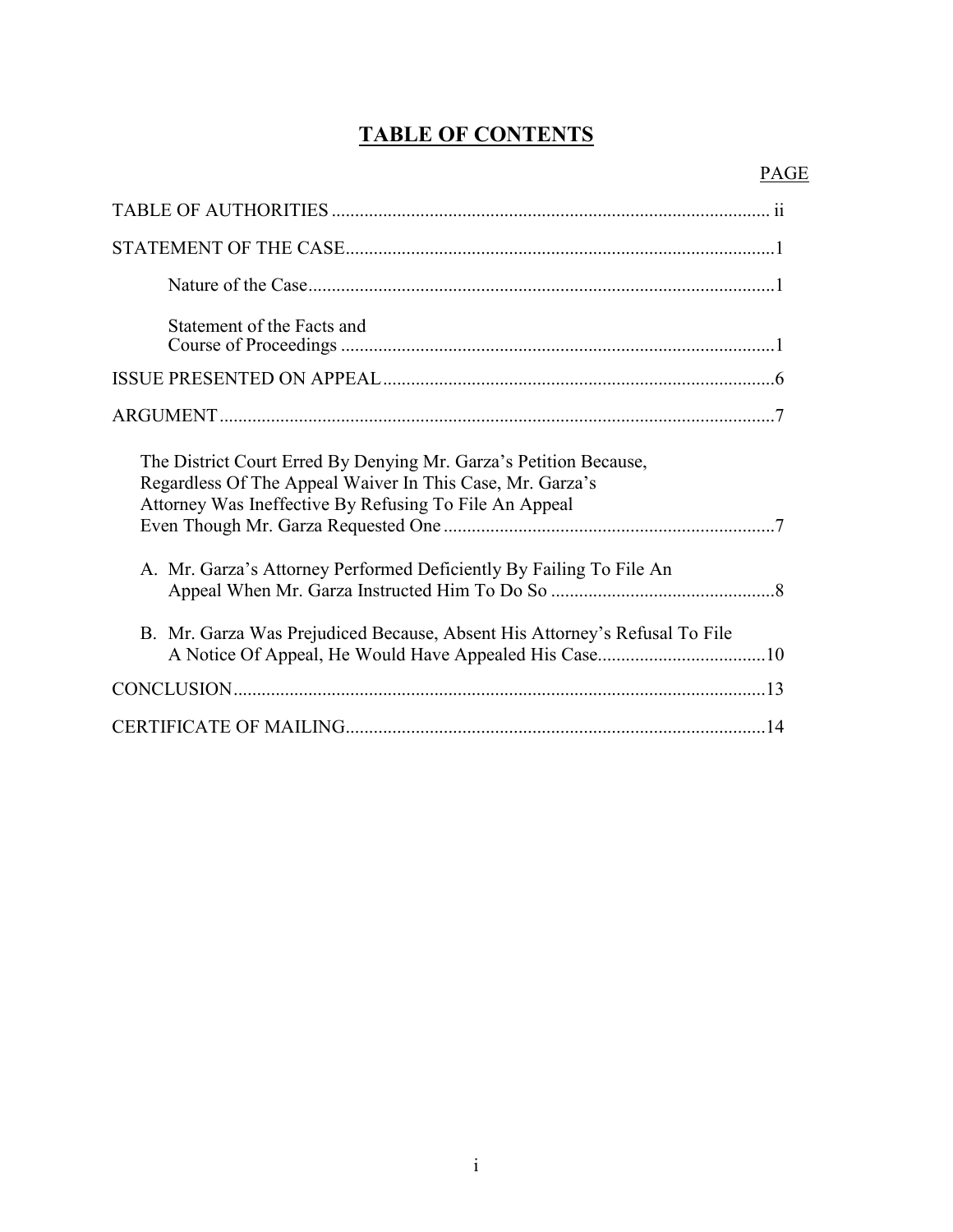# **TABLE OF AUTHORITIES**

## **Cases**

| Garcia v. State, No. 41248, 2014 WL 7013214 (Idaho Ct. App. Dec. 12, 2014)  4 |
|-------------------------------------------------------------------------------|
|                                                                               |
|                                                                               |
|                                                                               |
|                                                                               |
|                                                                               |
|                                                                               |
|                                                                               |
|                                                                               |
|                                                                               |
|                                                                               |
|                                                                               |
|                                                                               |
|                                                                               |

## **Statutes**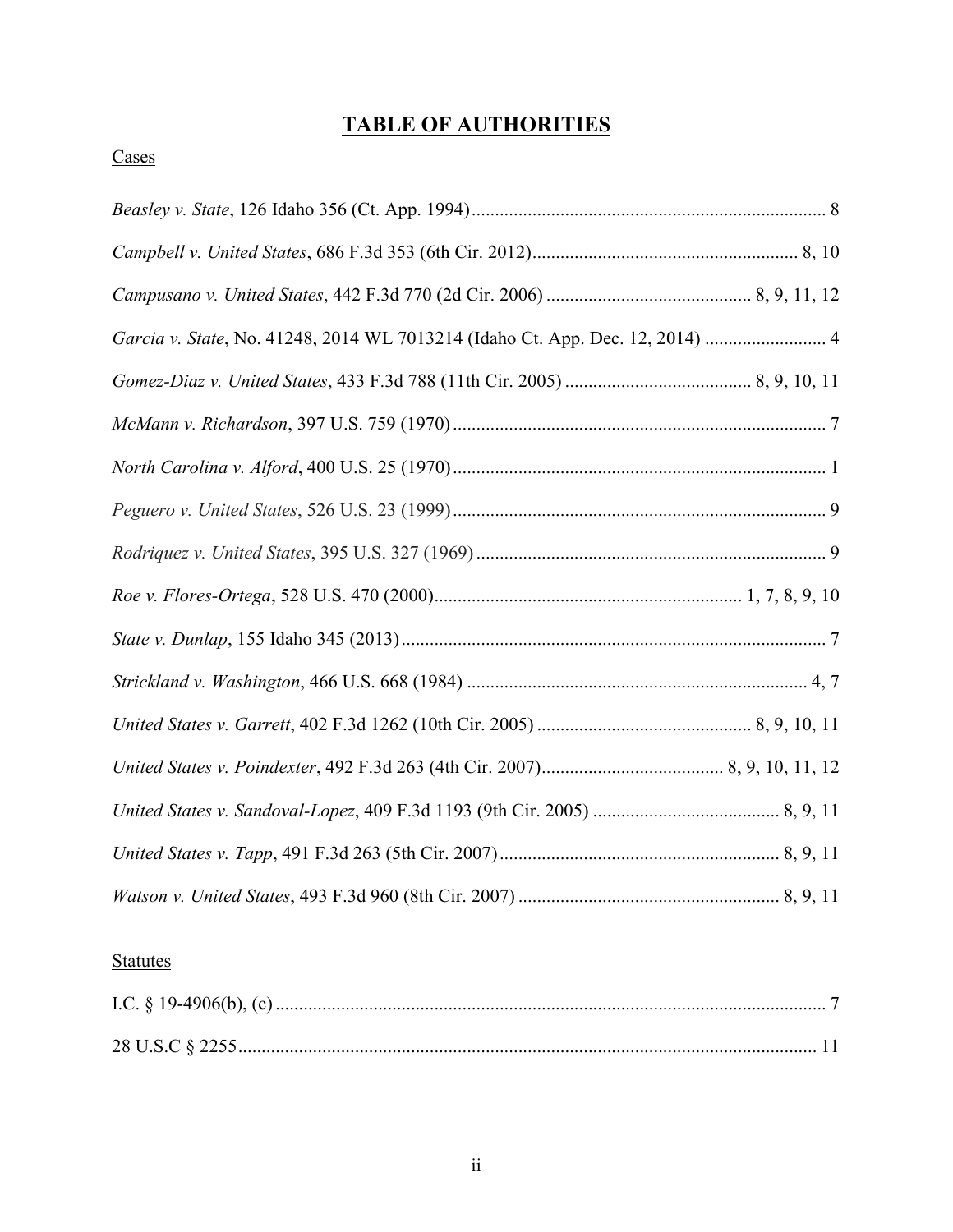## Rules

## **Constitutional Provisions**

| U.S. CONST. amend. |  |  |
|--------------------|--|--|
|--------------------|--|--|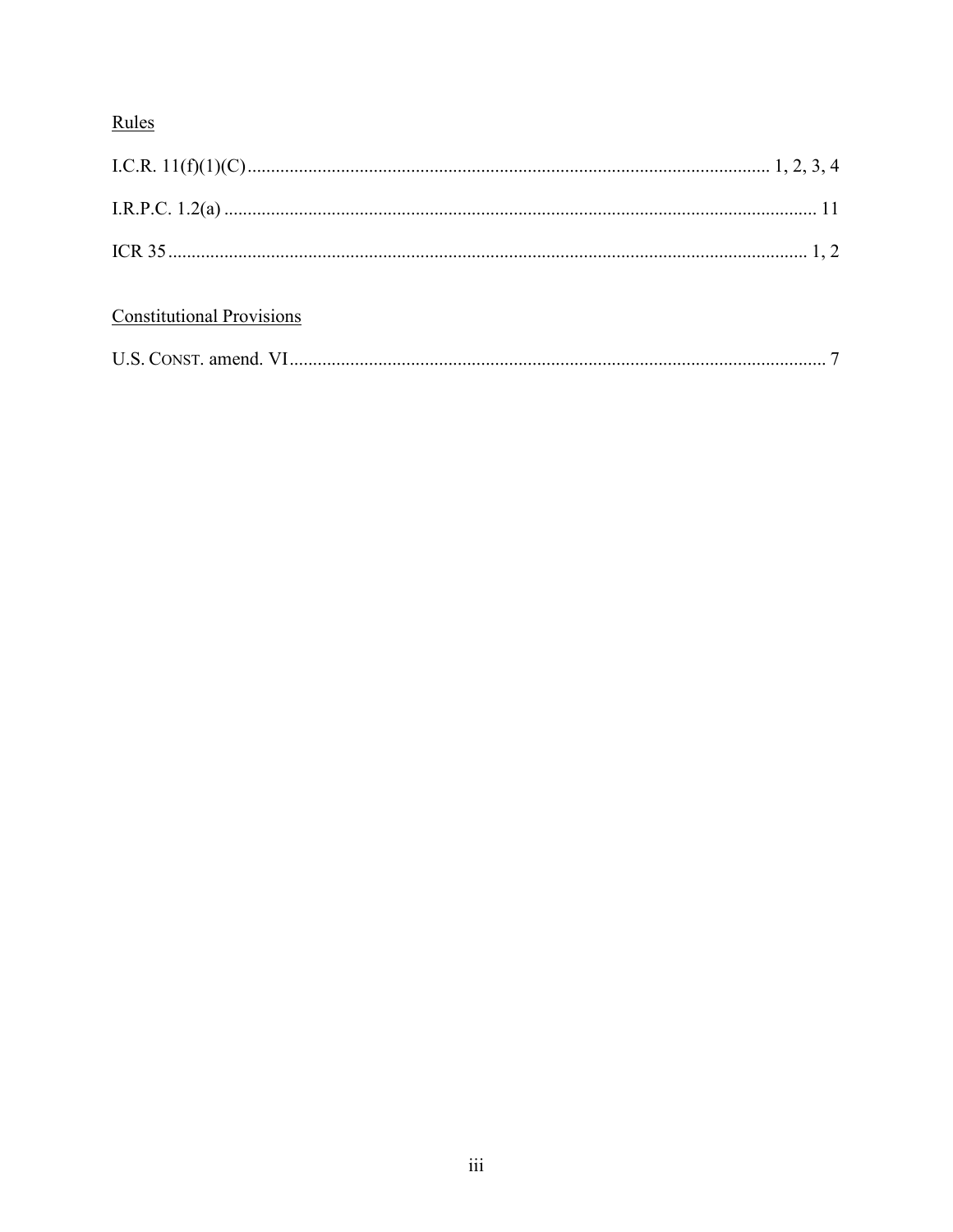#### STATEMENT OF THE CASE

#### Nature of the Case

Eight federal circuit courts have held that the U.S. Supreme Court's decision in *Roe v. Flores-Ortega*, 528 U.S. 470 (2000), compels the conclusion that an attorney who ignores his or her client's request for an appeal is ineffective, regardless of whether the client waived his right to appeal as part of a plea agreement. Mr. Garza waived his right to appeal as part of his pleas to aggravated assault and possession of a controlled substance with the intent to distribute, but told his attorney to appeal anyway. His attorney declined to do so. Mr. Garza then filed petitions for post-conviction relief, alleging his attorney was ineffective for failing to appeal. The district court rejected the majority view that a client is prejudiced in such a circumstance, and instead denied Mr. Garza's petitions after concluding that he did not present any non-frivolous grounds for his appeals. Because the only required showing of prejudice is that, but for the attorney's refusal, the client would have appealed, the court erred by dismissing Mr. Garza's petitions. This Court should remand to the district court with an order that it grant Mr. Garza's petitions so that he can pursue his appeals.

#### Statement of Facts and Course of Proceedings

This consolidated appeal involves two underlying convictions and two post-conviction petitions. In Ada County Case No. CR-2014-9960, Mr. Garza entered an *Alford*<sup>1</sup> plea to aggravated assault (the "assault case"). (R., pp.101–12.) In the binding Idaho Criminal Rule 11(f)(1)(C) plea agreement, Mr. Garza "waive[d] his right to appeal and waive[d] his right to request relief pursuant to ICR 35." (R., p.104.) In the guilty plea advisory form, Mr. Garza

<sup>1</sup> *See North Carolina v. Alford*, 400 U.S. 25 (1970).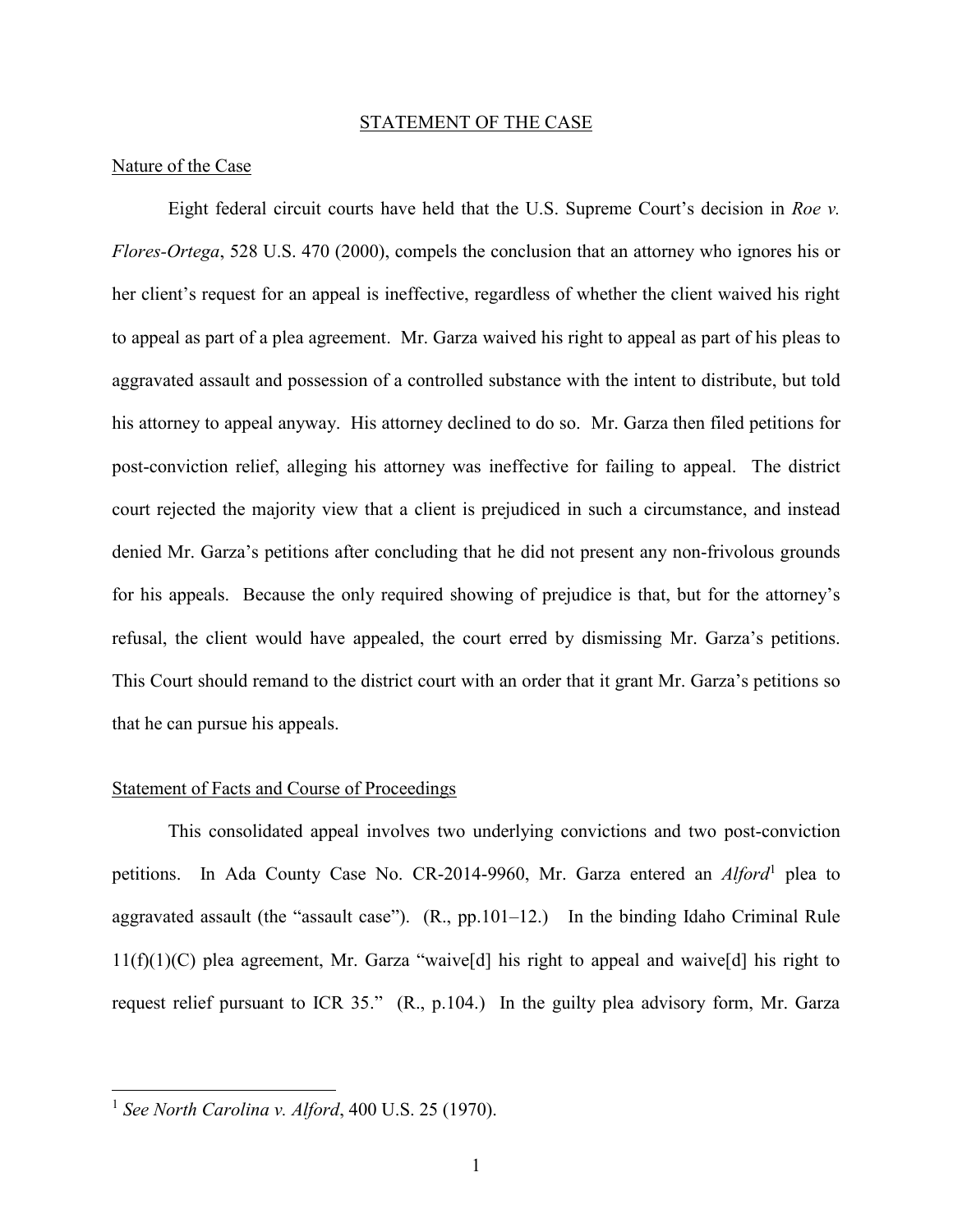checked "yes" when asked if he had waived his right to appeal his judgement of conviction and sentence as part of his plea agreement. (R., p.109.) At the entry of plea hearing, the court did not discuss whether Mr. Garza was waiving his right to appeal. (*See generally* R., pp.124–27.)

In Ada County Case No. CR-2014-18183, Mr. Garza pled guilty to possession of a controlled substance with the intent to distribute (the "possession case").<sup>2</sup> (R., pp.89–100.) In the binding Idaho Criminal Rule  $11(f)(1)(C)$  plea agreement, Mr. Garza "waive[d] his right to appeal and waive[d] his right to request relief pursuant to ICR 35." (R., p.91.) In the guilty plea advisory form in this case, unlike in the assault case, Mr. Garza checked "no" after the question "[h]ave you waived your right to appeal your judgement of conviction and sentence as part of your plea agreement?" (R., p.97.) At the entry of plea hearing, the court did not discuss whether Mr. Garza was waiving his right to appeal. (*See generally* R., pp.128–30.)

At a joint sentencing hearing on both cases, the district court accepted the plea agreements and sentenced Mr. Garza to consecutive sentences of five years, with two years fixed, in the assault case, and five years, with one year fixed, in the possession case. (R., pp.89, 101, 113–21, 132 (Tr., p.32, L.9–p.45, L.1)). The court acknowledged that Mr. Garza had waived his right to appeal, but both the prosecutor and the court agreed that the court should still advise Mr. Garza of his appeal rights, and the court did so. (R., p.132 (Tr., p.35, Ls.6–21).) The court also informed Mr. Garza of his right to appeal in the judgments of conviction. (R., pp.115, 118, 121.)

 $2$  These pleas were part of a global agreement which included a third case, Ada County Case No. CR-2014-9959, and other unfiled charges. Mr. Garza was to plead guilty to three misdemeanors in Case No. CR-2014-9959; the State dismissed part II of the informations in the assault and possession cases, agreed not to file a new case charging Mr. Garza with burglary and grand theft, and agreed not to proceed on any persistent violator enhancements; and an agent with the Bureau of Alcohol, Tobacco, and Firearms agreed not to refer Mr. Garza for federal prosecution for possessing ammunition. (R., pp.90, 102.)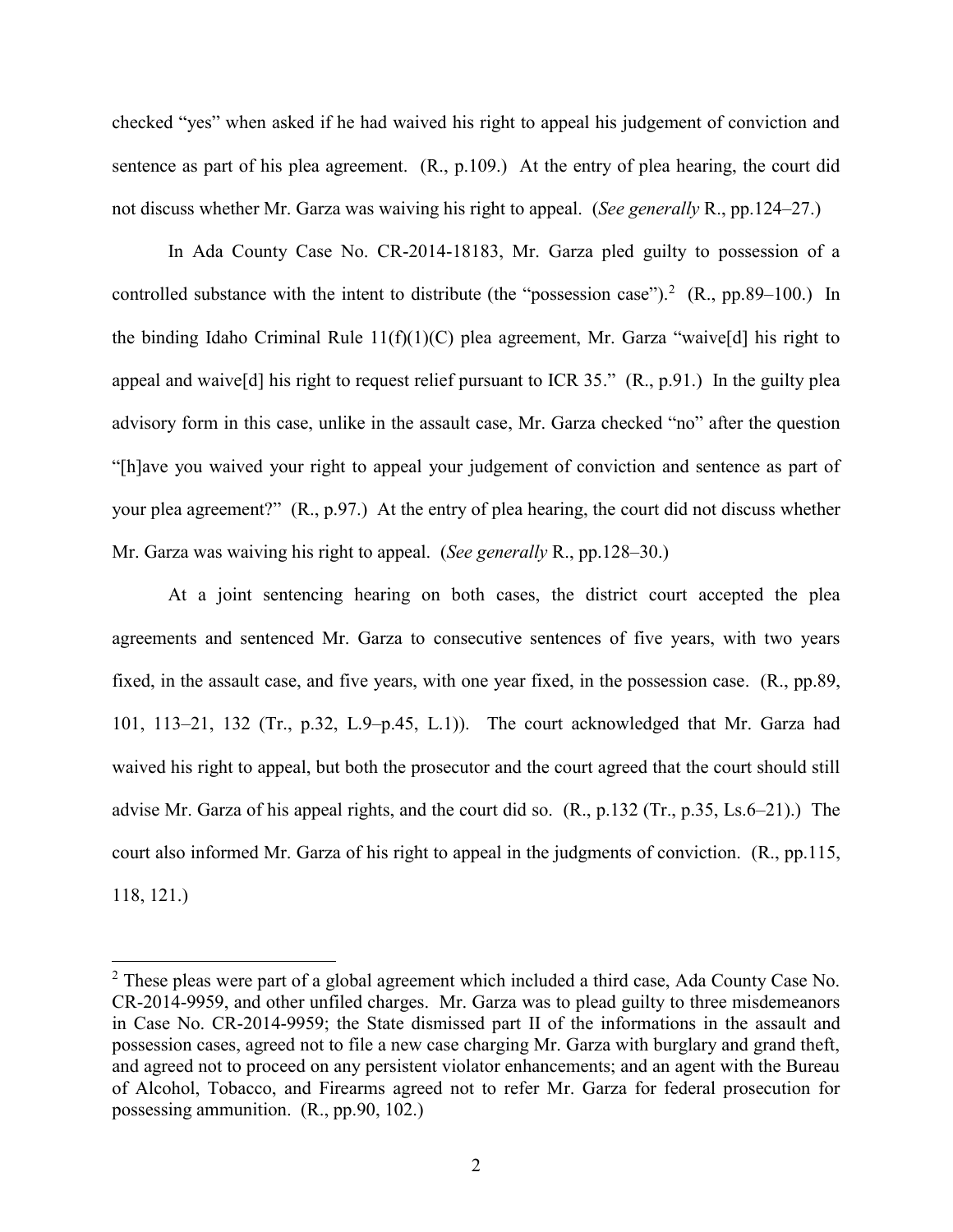Mr. Garza then filed two petitions for post-conviction relief.<sup>3</sup> (R., pp.5, 205.) Among other things, both petitions alleged his trial attorney was ineffective for not filing notices of appeal. (R., pp.6–7, 10–11, 206–07, 210.) He asserted in his affidavit related to the possession case that he asked his attorney to appeal the case (R., p.10), and in his affidavit related to the aggravated assault case he said his attorney "failed to file an appeal within 42 day limit after I continuously reminded him via phone calls and letters" (R., p.210). As relief, he asked that the court run his sentences concurrently. (R., pp.7, 207.)

The court appointed an attorney to represent Mr. Garza and issued a notice of its intent to dismiss all but one of Mr. Garza's claims. (R., pp.26–34, 226–235.) After both parties responded to the court's notice (R., pp.42–44, 57–60, 243–44, 258–61), the court dismissed all of Mr. Garza's claims except the claim of ineffective assistance regarding the notices of appeal. (R., pp.62–65, 263–66.) The dispute from that point forward focused on (1) whether Mr. Garza's attorney was deficient for failing to file the appeal; (2) whether Mr. Garza needed to present non-frivolous grounds for appeal in order to prove prejudice; and (3) what issues Mr. Garza could raise on appeal. (R., pp.75–85, 158–62, 172–82, 273–89, 367–77.) The parties appear to have agreed on the important facts. (R., pp.148, 352 (an affidavit of Mr. Garza's trial counsel, submitted by the State, explaining: "Mr. Garza indicated to me that he knew he agreed not to appeal his sentence(s) but he told me he wanted to appeal the sentence(s) of the court. Mr. Garza received the sentence(s) he bargained for in his ICR  $11(f)(1)(c)$  Agreement. I did not file the appeal(s) and informed Mr. Garza that an appeal was problematic because he waived his right to appeal in his Rule 11 agreements.").)

<sup>&</sup>lt;sup>3</sup> The petitions are largely identical, and their differences do not matter to this appeal. The two petitions were never consolidated, but it appears that, with the exception of the initial petitions filed on June 22, 2015, the filings in each case are identical.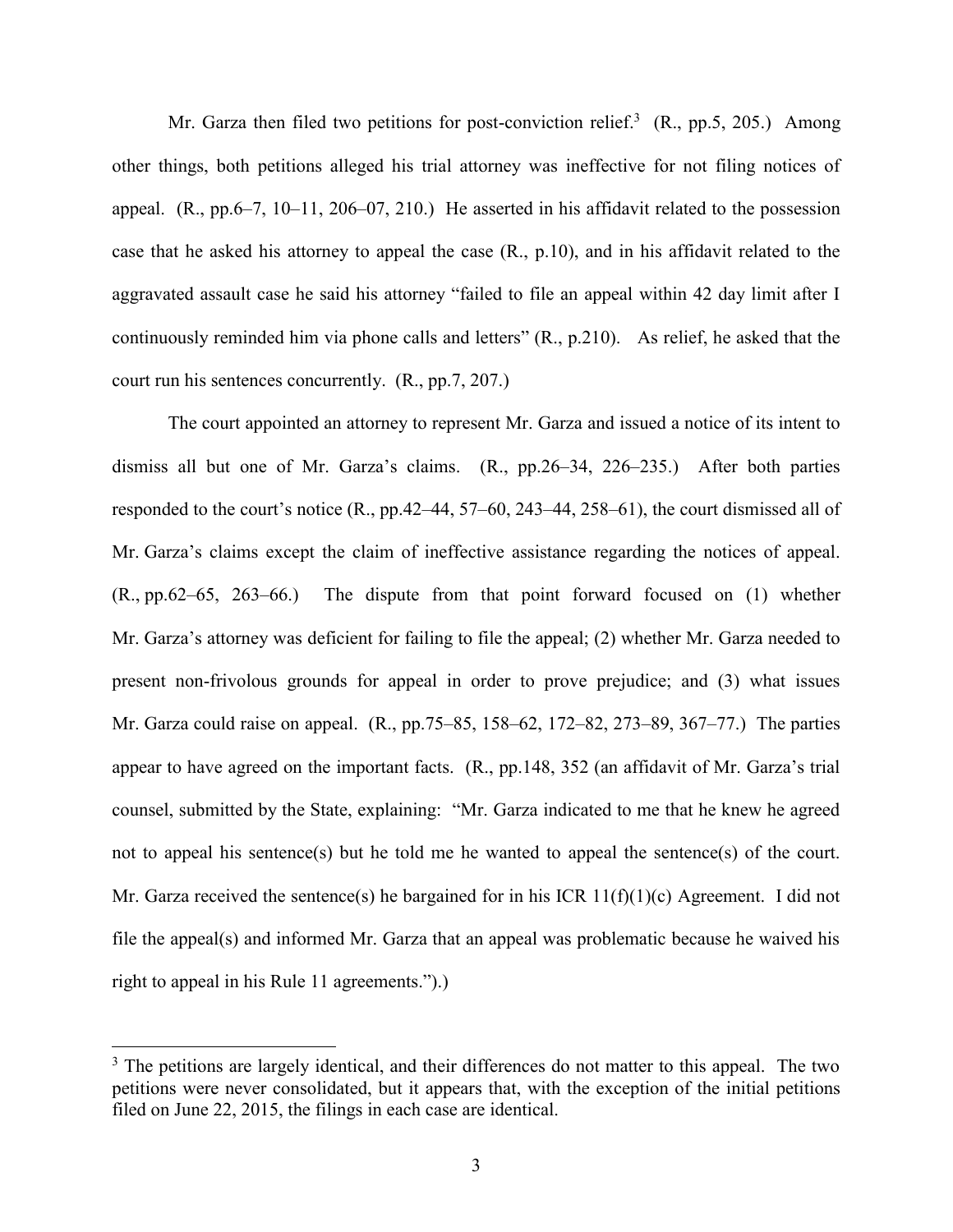The court decided that Mr. Garza needed to present non-frivolous grounds for appeal in order to show prejudice, and therefore had not shown his attorney was ineffective. (R., pp.183– 92.) It began by explaining that:

The parties agree on the following key facts: (i) Garza entered into I.C.R.  $11(f)(1)(C)$  plea agreements in which he waived the right to appeal; (ii) he asked his trial counsel to file appeals, despite having received the bargained-for consecutive sentences and despite having waived his right to appeal; and (iii) because of the appeal waivers, his trial counsel declined to act on his request to file appeals.

(R., pp.187, 382.) Therefore, there was no factual dispute for the court to resolve. (*Id.*)

The court's decision focused on the second prong of *Strickland v. Washington*, 466 U.S. 668 (1984): Whether Mr. Garza needed to present non-frivolous grounds for appeal in order to prove prejudice, or whether he could prove prejudice by merely showing that, absent his attorney's refusal to file a notice of appeal, he would have done so.<sup>4</sup> (R., pp.188–91, 383–84.) The court next recognized that the question is undecided in Idaho;<sup>5</sup> eight federal circuit courts have concluded that a client is prejudiced when his attorney ignores his request for an appeal, even if the client waived his right to appeal; and two federal circuit courts, as well as the district courts within a third circuit, had concluded that it is not ineffective assistance for an attorney to refuse to file a notice of appeal when the client had waived that right. (R., pp.188–89, 383–84.) But the court believed that the minority rule was "better reasoned" and therefore held that a client who has waived his appellate rights must affirmatively show non-frivolous grounds for

<sup>&</sup>lt;sup>4</sup> The court noted that typically it is deficient performance for an attorney to fail to file a notice of appeal when the client requests one. (R., p.189 n.2, 384 n.2.)

 $<sup>5</sup>$  The Court of Appeals, in an unpublished decision, has held that an attorney was not ineffective</sup> for not filing a notice of appeal where the plea agreement waived the right to appeal, there was no evidence that the State breached the plea agreement, and the plea was knowing, intelligent, and voluntary. *Garcia v. State*, No. 41248, 2014 WL 7013214 (Idaho Ct. App. Dec. 12, 2014); *see also* R., pp.188, 383.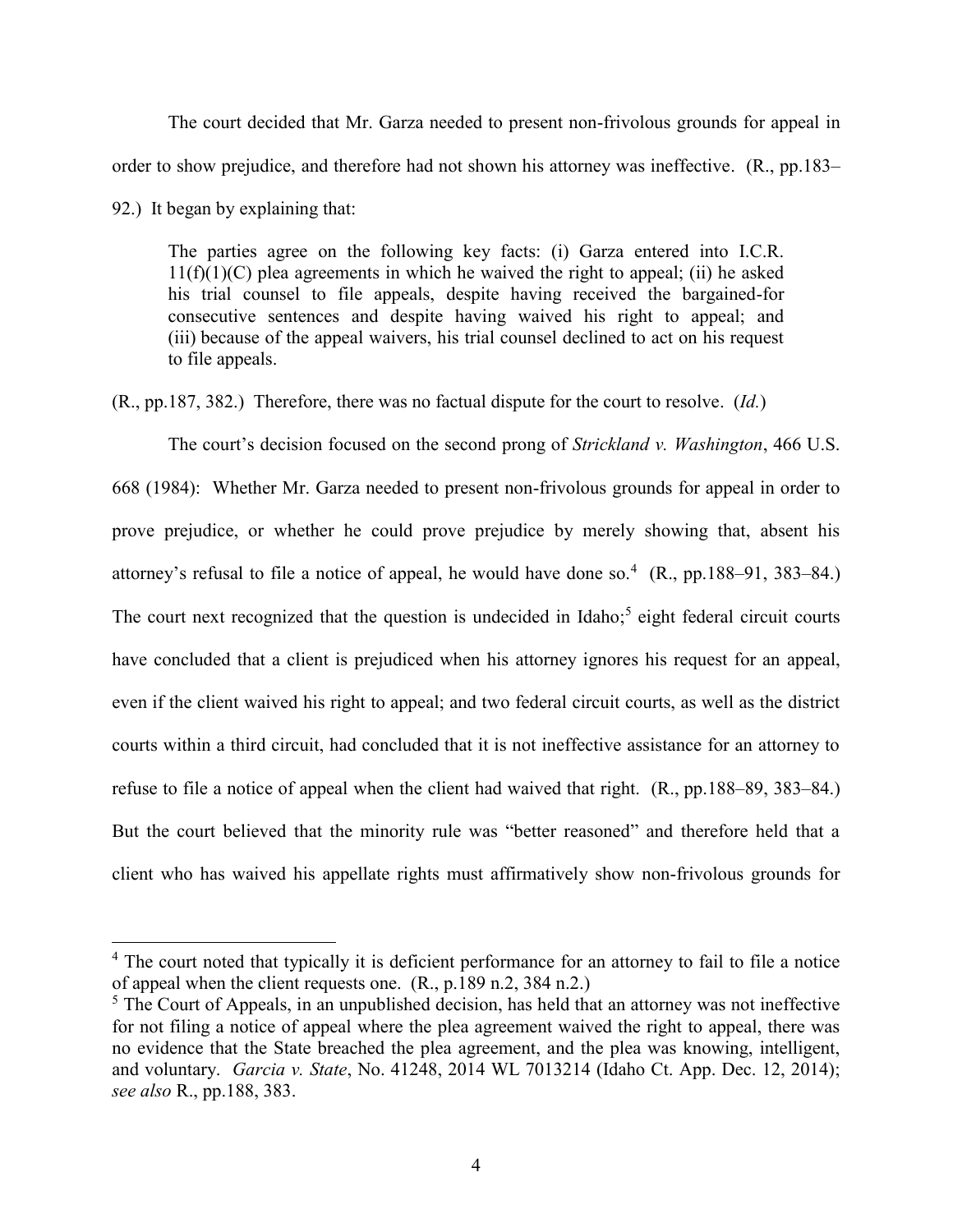appeal to prove prejudice. (R., pp.190–91, 384–86.) The court went on to explain that Mr. Garza had not met that burden (R., pp.191, 386), and denied his petitions (R., pp.194, 389).

Mr. Garza timely appealed. (R., pp.196–97, 391–92).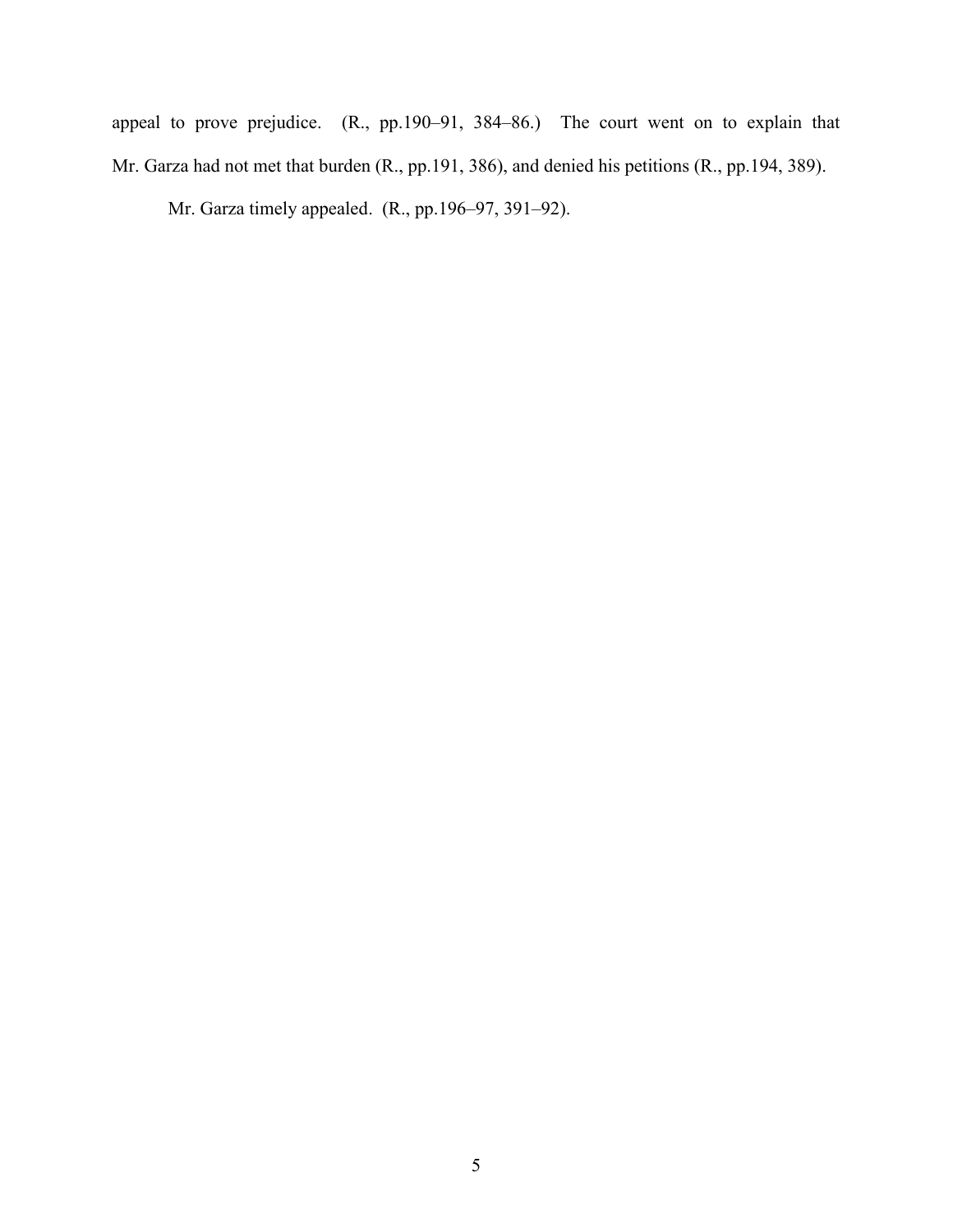## ISSUE

Did the district court err by denying Mr. Garza's petition because, regardless of the appeal waiver in this case, Mr. Garza's attorney was ineffective by refusing to file an appeal even though Mr. Garza requested one?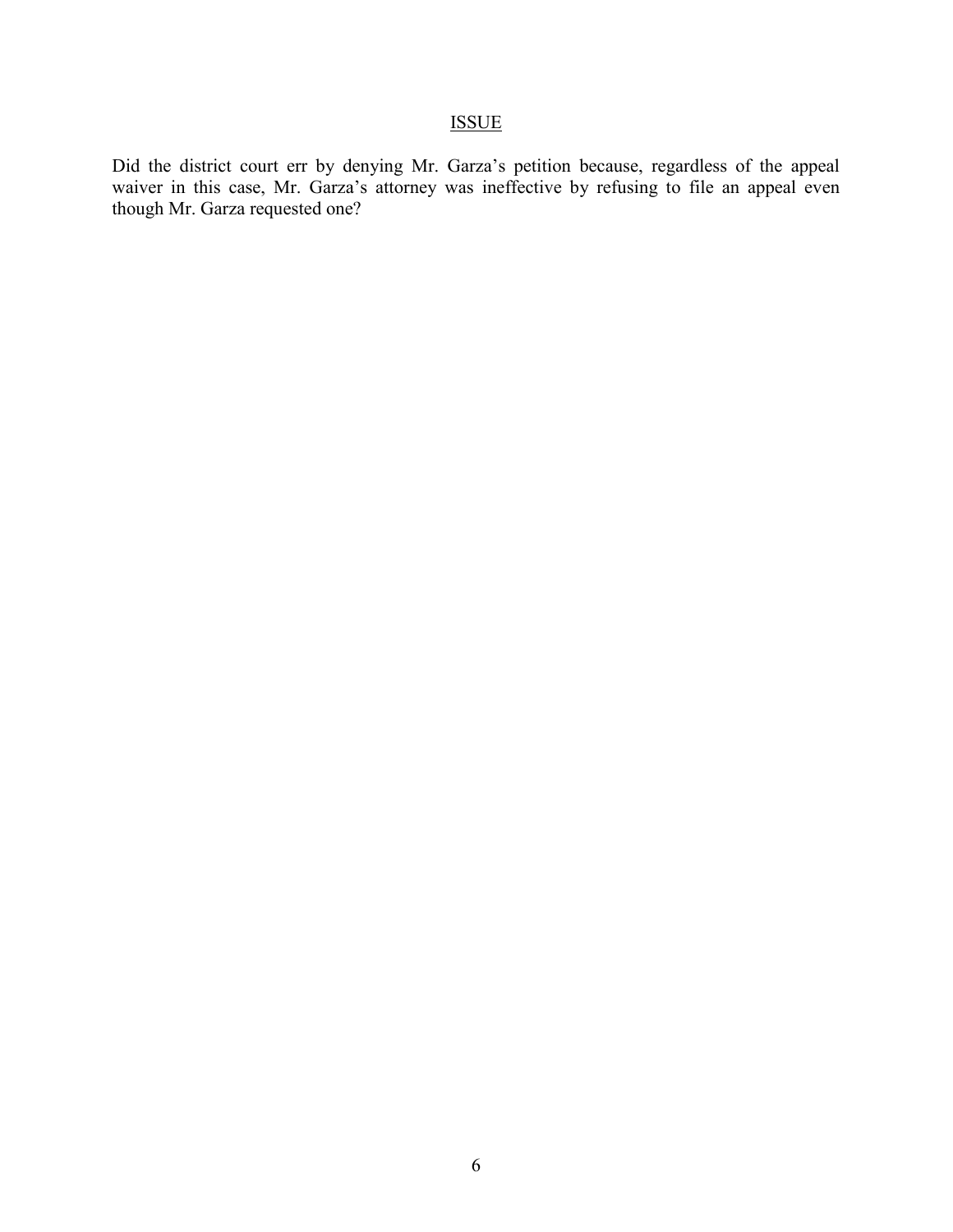#### ARGUMENT

## The District Court Erred By Denying Mr. Garza's Petition Because, Regardless Of The Appeal Waiver In This Case, Mr. Garza's Attorney Was Ineffective By Refusing To File An Appeal Even Though Mr. Garza Requested One

A petition for post-conviction relief is civil in nature. *State v. Dunlap*, 155 Idaho 345, 361 (2013). The district court can summarily dismiss or grant a petition for post-conviction relief if "there is no genuine issue of material fact and the moving party is entitled to judgment as a matter of law." I.C. § 19-4906(b), (c). This Court freely reviews whether the facts meet constitutional standards. *Dunlap*, 155 Idaho at 361.

The Sixth Amendment provides that "[i]n all criminal prosecutions, the accused shall enjoy the right . . . to have the Assistance of Counsel for his defence." U.S. CONST. amend. VI. "[T]he right to counsel is the right to the effective assistance of counsel." *Strickland v. Washington*, 466 U.S. 668, 686 (1984) (quoting *McMann v. Richardson*, 397 U.S. 759, 771 n.14 (1970)). For a client to succeed on an ineffective assistance of counsel claim, he must generally show that (1) his attorney's performance did not meet "an objective standard of reasonableness," and (2) his attorney's substandard performance prejudiced him. *Id.* at 687–88.

Neither the Idaho Supreme Court nor the U.S. Supreme Court have squarely decided whether an attorney is ineffective for failing to appeal a case in which the defendant requested an appeal despite having waived the appeal as part of a plea agreement. But the U.S. Supreme Court's decision in *Roe v. Flores-Ortega*, 528 U.S. 470 (2000), indicates that, in such a situation, the attorney is deficient and prejudice is presumed. Indeed, eight of the ten federal circuit courts that have considered this question have held that, regardless of a waiver, *Flores-Ortega* compels that conclusion.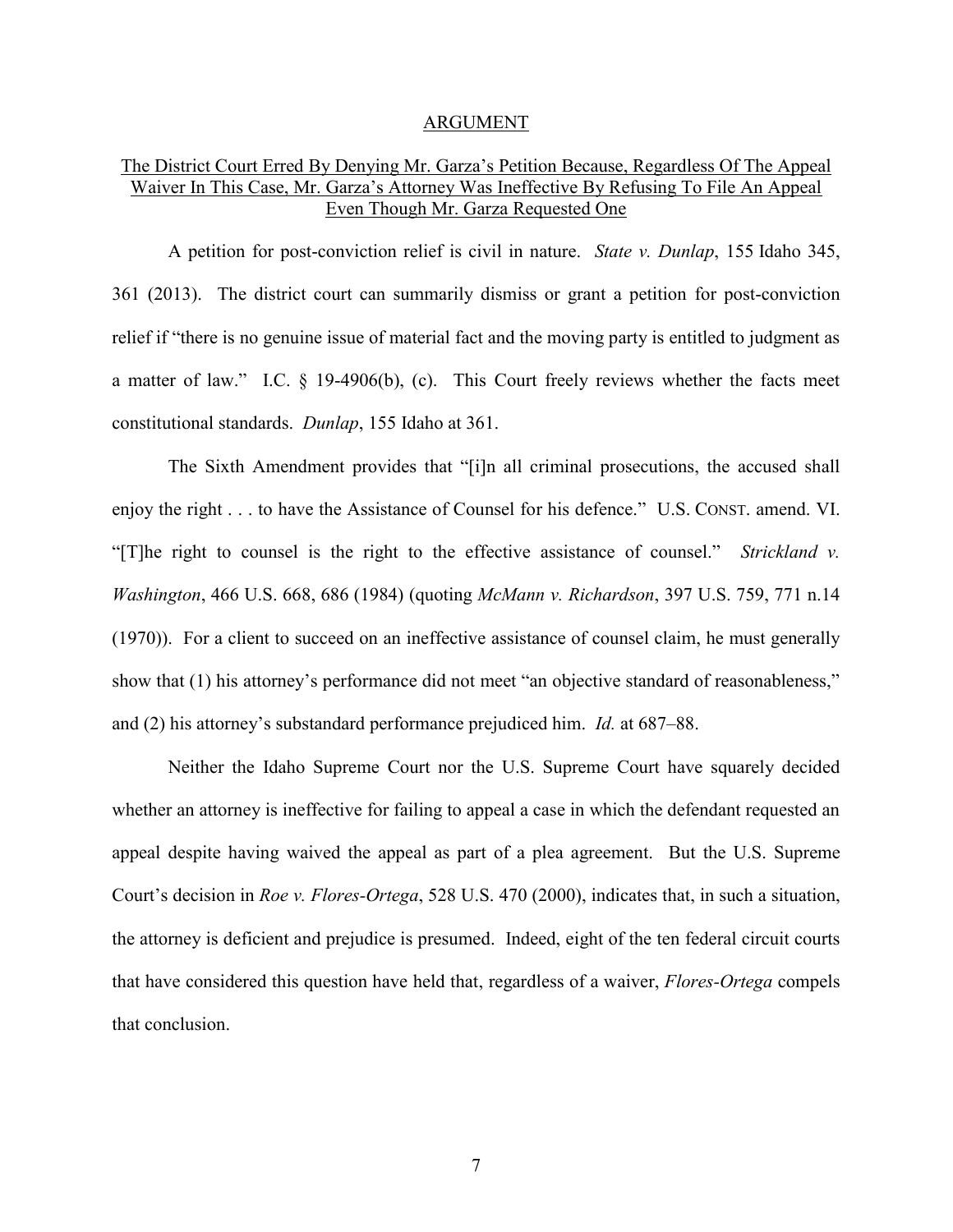The district court erred by denying Mr. Garza's petition. It is undisputed that Mr. Garza told his attorney to appeal, but his attorney declined to do so. Therefore, Mr. Garza's attorney performed deficiently and prejudiced Mr. Garza. Because there is no factual dispute for the district court to resolve, Mr. Garza asks that this Court remand to the district court with an order that it grant Mr. Garza's petition.

## A. Mr. Garza's Attorney Performed Deficiently By Failing To File An Appeal When Mr. Garza Instructed Him To Do So

The *Flores-Ortega* Court set forth the framework for determining whether an attorney was ineffective for failing to appeal a case. As to the first *Strickland* prong, the Court reiterated that "a lawyer who disregards specific instructions from the defendant to file a notice of appeal acts in a manner that is professionally unreasonable," and thus performs deficiently. *Flores-Ortega*, 528 U.S. at 477; *see also Beasley v. State*, 126 Idaho 356 (Ct. App. 1994). Although the client in *Flores-Ortega* had not waived his right to appeal, eight federal circuit courts have concluded that it is deficient performance for an attorney to ignore his or her client's desire to appeal, regardless of an appeal waiver. *See Campbell v. United States*, 686 F.3d 353, 357–59 (6th Cir. 2012); *Watson v. United States*, 493 F.3d 960, 963–64 (8th Cir. 2007); *United States v. Tapp*, 491 F.3d 263, 265–66 (5th Cir. 2007); *United States v. Poindexter*, 492 F.3d 263, 269 (4th Cir. 2007); *Campusano v. United States*, 442 F.3d 770, 773 (2d Cir. 2006); *Gomez-Diaz v. United States*, 433 F.3d 788, 791–93 (11th Cir. 2005); *United States v. Sandoval-Lopez*, 409 F.3d 1193, 1196–98 (9th Cir. 2005); *United States v. Garrett*, 402 F.3d 1262, 1265–67 (10th Cir. 2005).

As explained by the Fourth Circuit,

[T]he Court in *Flores-Ortega* stated that, once an attorney is unequivocally instructed to file a timely notice of appeal, he is under an obligation to do so.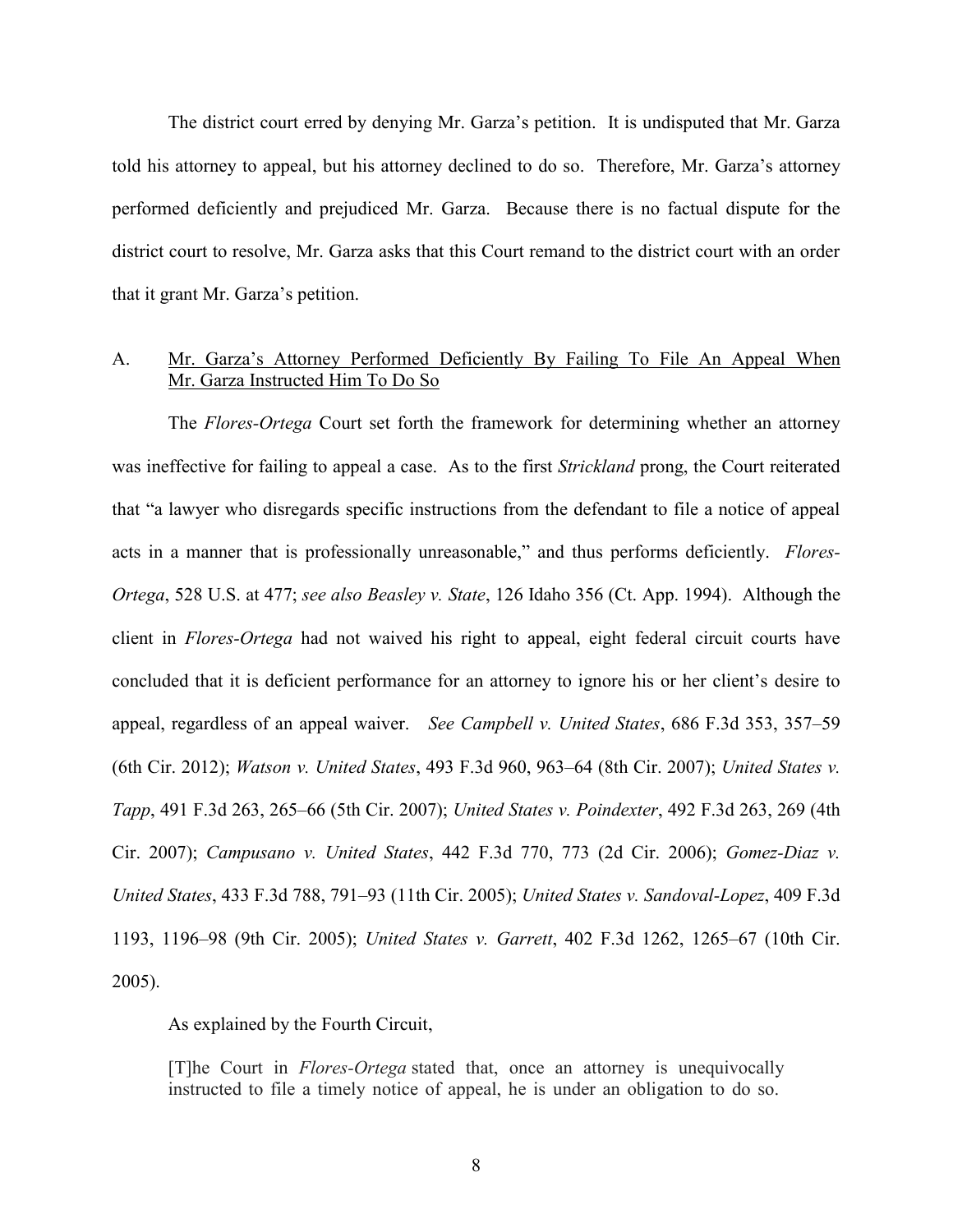*Flores-Ortega*, [528 U.S. at 477.](https://1.next.westlaw.com/Link/Document/FullText?findType=Y&serNum=2000060042&pubNum=708&originatingDoc=I369a3d0c258811dcaba8d9d29eb57eff&refType=RP&originationContext=document&transitionType=DocumentItem&contextData=(sc.Folder*cid.582a8fdbc6d74dd8ada33c63c3d3b6c9*oc.UserEnteredCitation)) Under the Court's holding in that case, it is only when the defendant either does not make his appellate wishes known or does not clearly express his wishes that an attorney has some latitude in deciding whether to file an appeal. *Id.* at 478–80. *Simply put, Flores-Ortega reaffirms the timehonored principle that an attorney is not at liberty to disregard the appellate wishes of his client*. *See Peguero v. United States*, 526 U.S. 23, 28 (1999) ("[W]hen counsel fails to file a requested appeal, a defendant is entitled to [a new] appeal without showing that his appeal would likely have had merit."); *Rodriquez v. United States*, 395 U.S. 327 (1969) (holding that an attorney who disregards his client's instruction to file a timely notice of appeal acts in a professionally unreasonable manner).

*Poindexter*, 492 F.3d at 269 (internal citations reformatted, emphasis added); *see also Sandoval-Lopez*, 409 F.3d at 1197 (explaining that if a client "explicitly told his lawyer to appeal his case and his lawyer refused, then we are required by *Flores-Ortega* to conclude that it was deficient performance not to appeal."). Indeed, many of these circuit courts, citing to *Flores-Ortega*, treated deficient performance as foregone conclusion. *See Watson*, 493 F.3d at 963; *Tapp*, 491 F.3d at 265–66; *Campusano*, 442 F.3d at 773; *Gomez-Diaz*, 433 F.3d at 792–93; *Garrett*, 402 F.3d at 1267. Admittedly, "[t]his proposition may amount to saying 'it is ineffective assistance of counsel to refuse to file a notice of appeal when your client tells you to, even if doing so would be contrary to the plea agreement and harmful to your client,' but that is the law on filing a notice of appeal." *Sandoval-Lopez*, 409 F.3d at 1197.

 In this case, it is undisputed that Mr. Garza asked his attorney to file a notice of appeal and that his attorney did not do so. (R., pp.186–87, 352, 381–82.) Under *Flores-Ortega*, and the vast majority of federal circuits applying *Flores-Ortega* to cases involving appeal waivers, that was deficient performance.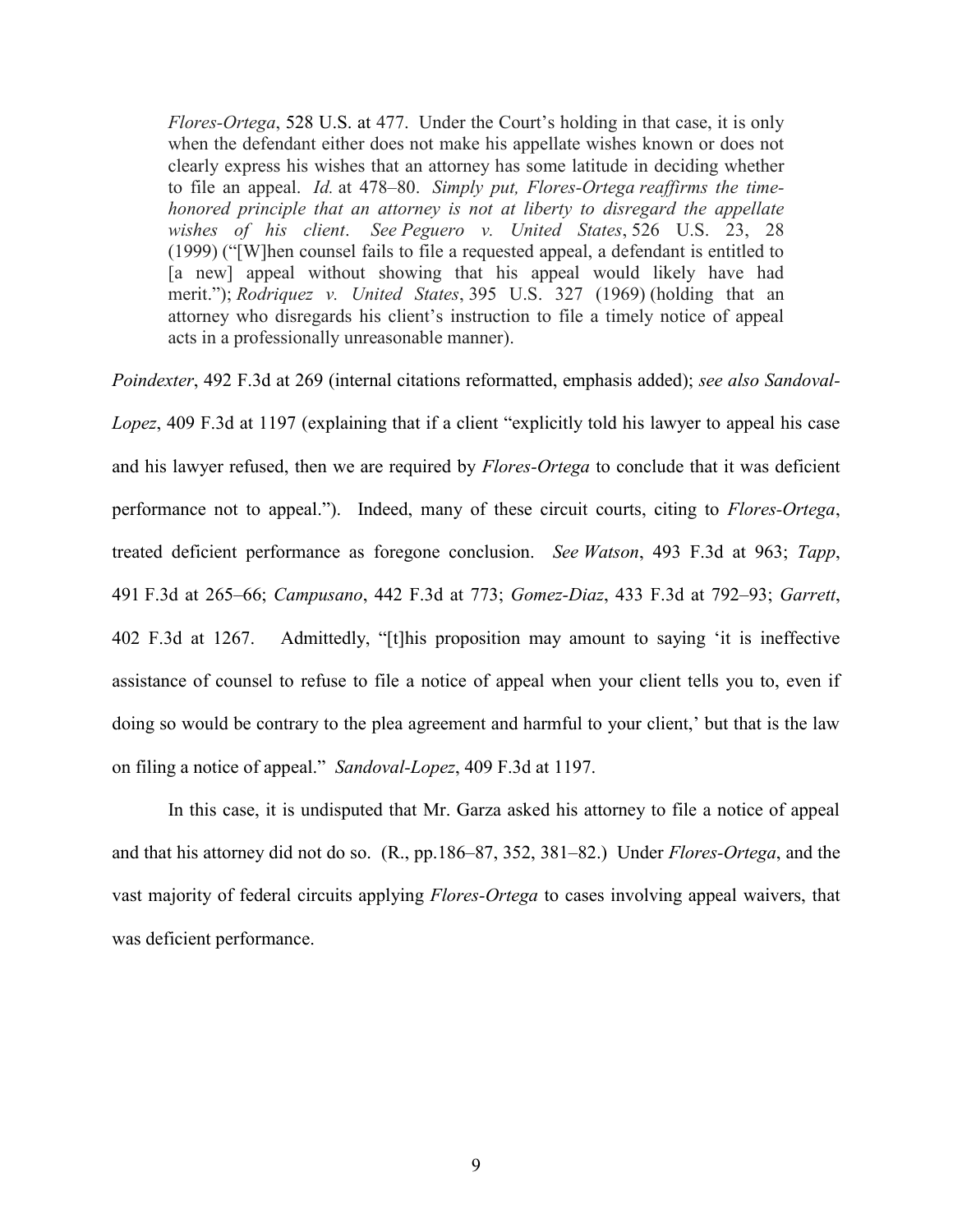## B. Mr. Garza Was Prejudiced Because, Absent His Attorney's Refusal To File A Notice Of Appeal, He Would Have Appealed His Case

As to the second *Strickland* prong, the *Flores-Ortega* Court held that a client need only show that, "but for counsel's deficient conduct, he would have appealed." *Flores-Ortega*, 528 U.S. at 486. This is because, in such situations, "the violation of the right to counsel rendered the proceeding presumptively unreliable or entirely nonexistent." *Id.* at 484. "[I]t is unfair to *require* an indigent, perhaps *pro se,* defendant to demonstrate that his hypothetical appeal might have had merit before any advocate has ever reviewed the record in his case in search of potentially meritorious grounds for appeal." *Id.* at 486. Therefore, a client need not make any additional showing of prejudice. He instead satisfies the second prong by merely showing that he actually requested that his attorney appeal, or by "demonstrat[ing] that there is a reasonable probability that, but for counsel's deficient failure to consult with him about an appeal, he would have timely appealed." *Id.* at 484.

Relying on *Flores-Ortega*, eight federal circuit courts have held that a client who waived his right to appeal must only show that he instructed his attorney to appeal in order to prove prejudice under the second prong of *Strickland*. 6 *See Campbell*, 686 F.3d at 357–60; *Watson*,

<sup>&</sup>lt;sup>6</sup> A handful of these cases involved partial waivers, but it does not appear that their conclusion would have been different if the client waived the right to appeal generally. *See Poindexter*, 492 F.3d at 269–73 (in which the defendant waived the right to challenge only his sentence, but the court framed its holding and explained its reasoning in terms of appeal waivers generally, not just limited waivers); *Gomez-Diaz*, 433 F.3d at 793 ("If the evidence establishes either that Petitioner's attorney acted contrary to his client's wishes, or that he failed to fulfill his duty to attempt to determine his client's wishes, prejudice is to be presumed, and Petitioner is entitled to an out-of-time appeal, regardless of whether he can identify any arguably meritorious grounds for appeal that would fit one of the exceptions contained in his appeal waiver."); *Garrett*, 402 F.3d at 1266 ("[m]ost courts . . . have held that a defense attorney does not render ineffective assistance by failing to file a notice of appeal where the defendant has effectively waived his right to appeal. This proposition cannot be reconciled with the Supreme Court's holding in *Flores-Ortega* . . . *.* In fact, whether or not Mr. Garrett instructed his attorney to file a notice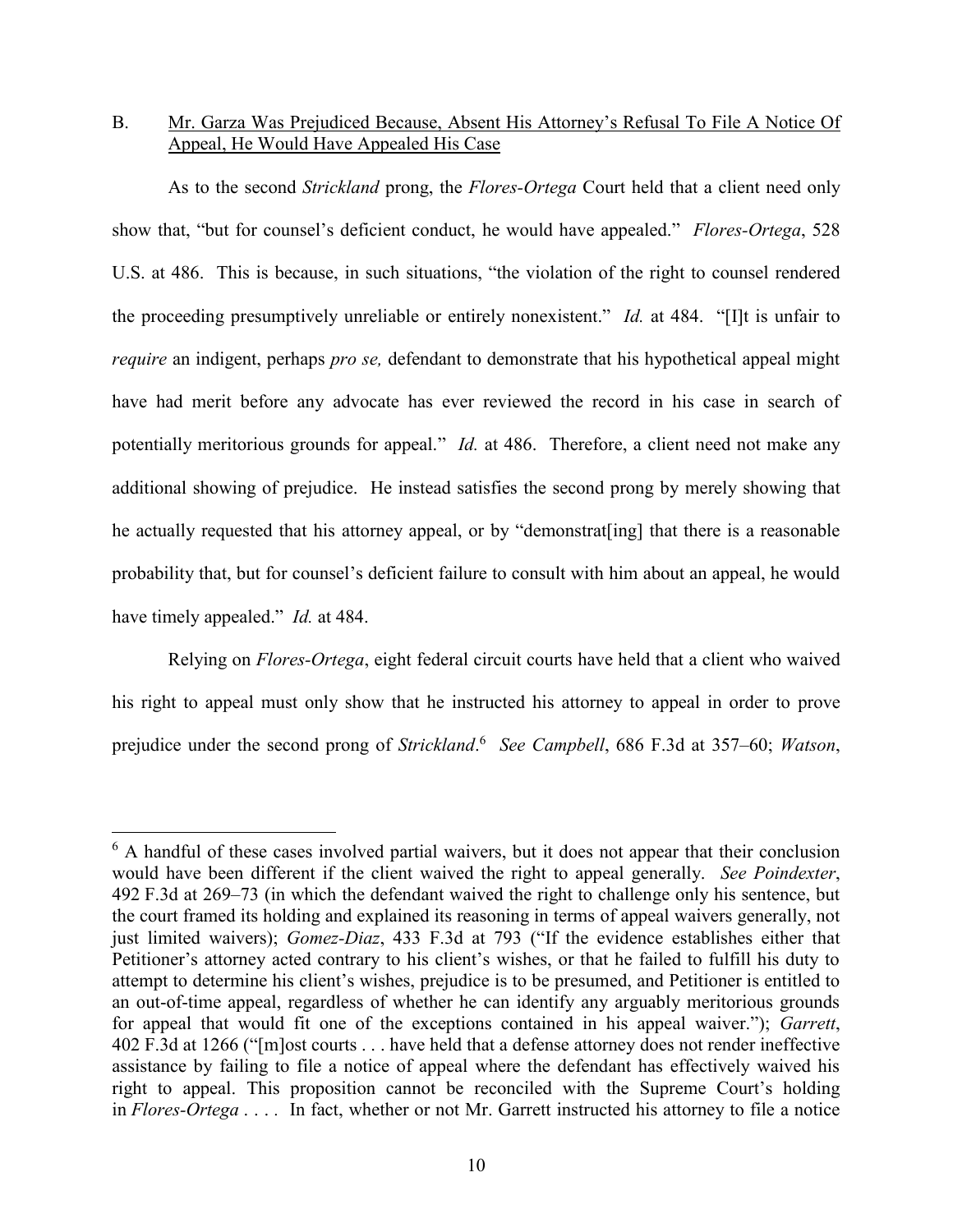493 F.3d at 964; *Tapp*, 491 F.3d at 265–66; *Poindexter*, 492 F.3d at 269–72; *Campusano*, 442 F.3d at 774–75; *Gomez-Diaz*, 433 F.3d at 793–94; *Sandoval-Lopez*, 409 F.3d at 1197–98; *Garrett*, 402 F.3d at 1266–67. In other words, "[t]he prejudice in failure to file a notice of appeal cases is that the defendant lost his chance to file the appeal, not that he lost a favorable result that he would have obtained by appeal." *Sandoval-Lopez*, 409 F.3d at 1197. This is because

the presumption of prejudice in post-waiver cases "is not a matter of formalistic compliance with a technical rule merely postponing the inevitable denial of relief on the merits. Rather, it serves to safeguard important interests with concrete and potentially dispositive consequences which can be guaranteed only by the directappeal process and the concomitant right to counsel."

*Campusano*, 442 F.3d at 776 (quoting *Garrett*, 402 F.3d at 1265–66). This showing of prejudice applies regardless of the scope of the waiver. *See Campbell*, 686 F.3d at 358 ("even the broadest waiver does not absolutely foreclose some degree of appellate review"); *Sandoval-Lopez*, 409 F.3d at 1195 (granting the client's request for relief, even though the waiver before it was "about as solid a waiver of the right to appeal as can be imagined"); *Tapp*, 491 F.3d at 266 ("[T]he rule of *Flores-Ortega* applies even where a defendant has waived his right to direct appeal and collateral review."); *Campusano*, 442 F.3d at 775 ("Our precedents take very seriously the need to make sure that defendants are not unfairly deprived of the opportunity to appeal, even after a waiver appears to bar appeal.").

Further, the various policy justifications for the two different standards of prejudice favor requiring only a showing that the client would have appealed but for the attorney's failure to file a notice of appeal. First, it is a client's decision whether to appeal, regardless of whether the attorney believes it is in the client's best interest. *See* I.R.P.C. 1.2(a). Declining to find

of appeal is the crux of his [28 U.S.C] § 2255 case.") (internal citation and quotation marks omitted).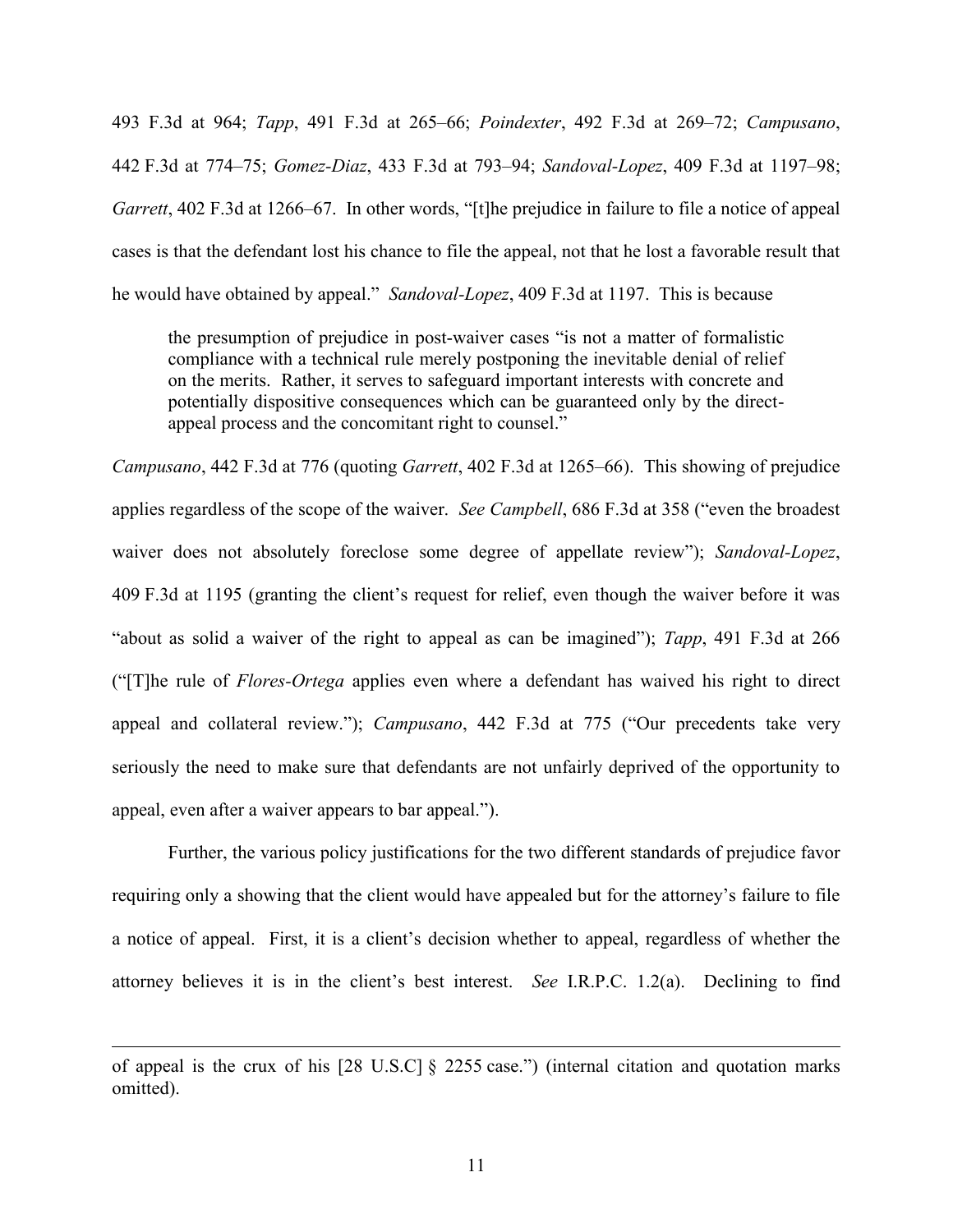prejudice in such a situation would undermine "the principles of the Sixth Amendment by allowing attorneys who believe their clients' appeals to be frivolous simply to ignore the clients' requests to appeal." *Campusano*, 442 F.3d at 776. Second, the slim odds of a client who had waived his right to appeal actually prevailing on that appeal does not justify denying collateral relief. As the Second Circuit explained,

applying the *Flores–Ortega* presumption to post-waiver situations will bestow on most defendants nothing more than an opportunity to lose. . . . But rare as they might be, such cases are not inconceivable, and we do not cut corners when Sixth Amendment rights are at stake. A defendant who executes a waiver may sign away the right to appeal, but he or she does not sign away the right to the effective assistance of counsel.

We decline to adopt a rule that would allow courts to review hypothetical appeals as a substitute for real appeals that have been blocked by attorney error.

*Campusano*, 442 F.3d at 777; *see also Poindexter*, 492 F.3d at 272 ("At the time he executed the plea agreement, it cannot be said that, by agreeing to waive his right to appeal his sentence, Poindexter was agreeing to waive the right to the effective assistance of counsel in pursuing an appeal."). Third, holding an evidentiary hearing to determine whether a client in fact instructed his attorney to file a notice of appeal is less complicated and more efficient than having a collateral-review court attempt to determine the merits of every possible ground for appeal. *See Poindexter*, 492 F.3d at 272–73. That duty should be left to the appellate court. Finally, the State still gets the benefit of its bargain if a defendant who waived his right to appeal nevertheless files a notice of appeal. The State can hold the waiver against the defendant to dismiss the appeal, or can argue that the defendant breached the plea agreement thus relieving the State of its obligations under the plea. *See id.* at 271.

*Flores-Ortega* indicates, and the majority of federal circuit courts have held, that an attorney who ignores a client's request for an appeal is ineffective, regardless of whether the client waived his right to appeal. Mr. Garza met his burden of proving deficient performance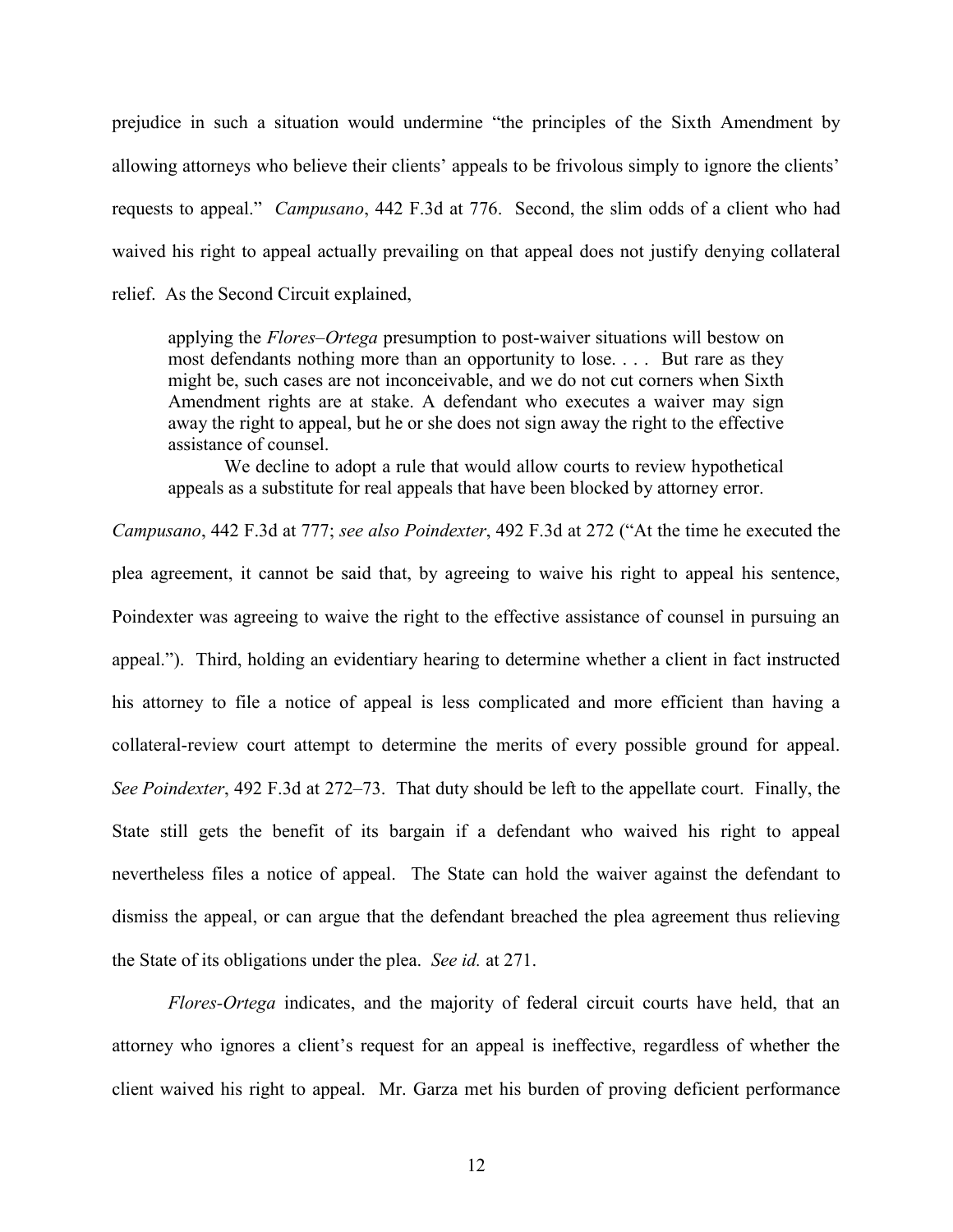and prejudice because, but for his attorney's refusal, he would have appealed his cases. The district court erred by requiring a greater showing of prejudice, and by in turn denying Mr. Garza's petitions.

## **CONCLUSION**

Mr. Garza respectfully asks this Court to remand to the district court with an order that it grant Mr. Garza's petitions so that he can appeal his cases.

DATED this 19<sup>th</sup> day of July, 2016.

 $/\mathrm{s}/$  MAYA P. WALDRON Deputy State Appellate Public Defender